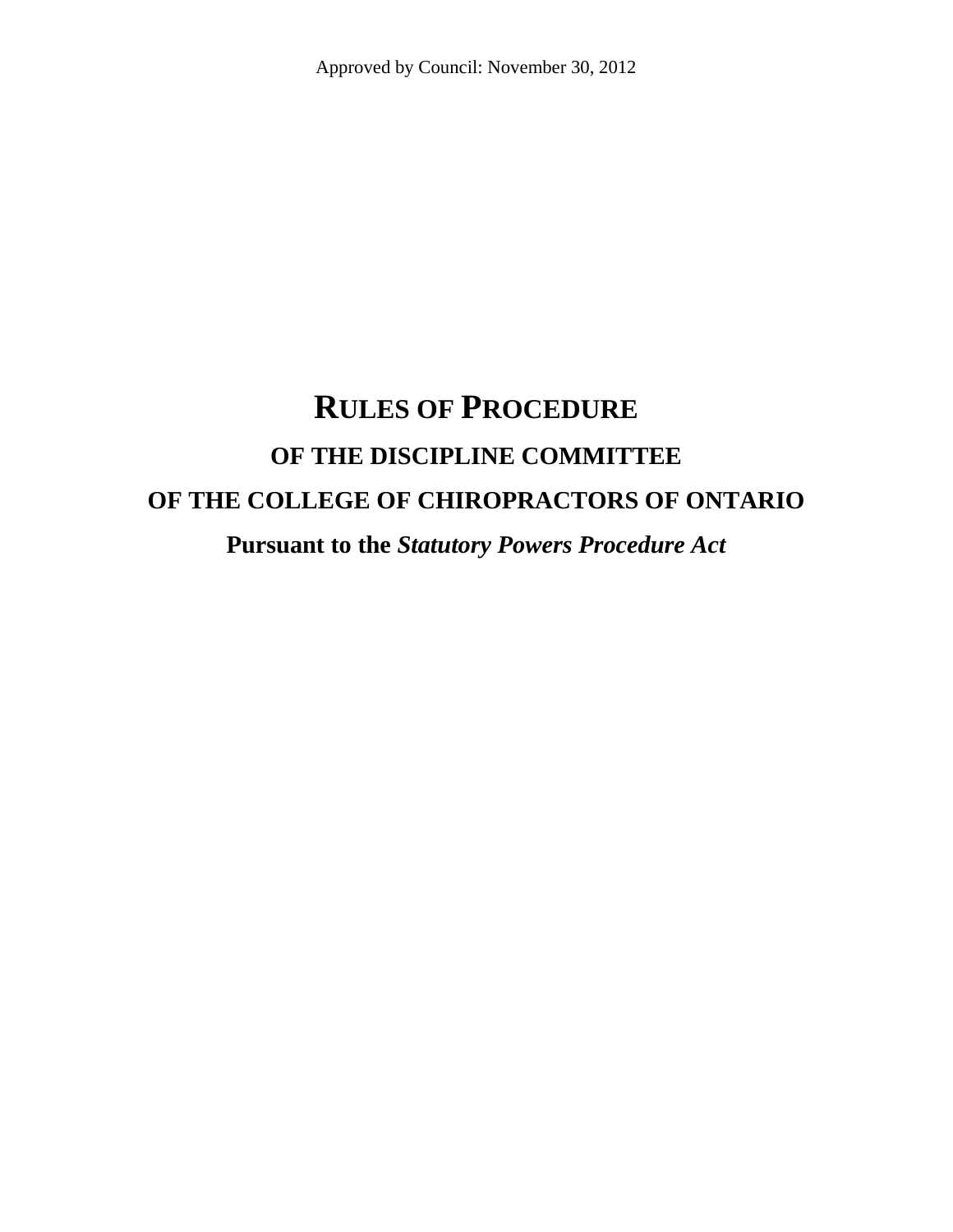| RULE 1.             |    |
|---------------------|----|
| RULE 2.             |    |
| RULE 3.             |    |
|                     |    |
| RULE 4.             |    |
| RULE 5.             |    |
| RULE <sub>6</sub> . |    |
|                     |    |
| RULE 7.             |    |
| RULE 8.             |    |
|                     |    |
| RULE 9.             |    |
|                     |    |
| RULE 10.            |    |
|                     |    |
| RULE 11.            |    |
|                     |    |
| RULE 12.            |    |
|                     |    |
| RULE 13.            |    |
| RULE 14.            |    |
| RULE 15.            |    |
| <b>RULE 16.</b>     | 11 |
|                     |    |
| RULE 17.            |    |
| RULE 18.            |    |
|                     |    |
| RULE 19.            |    |
| RULE 20.            |    |
|                     |    |
| RULE 21.            |    |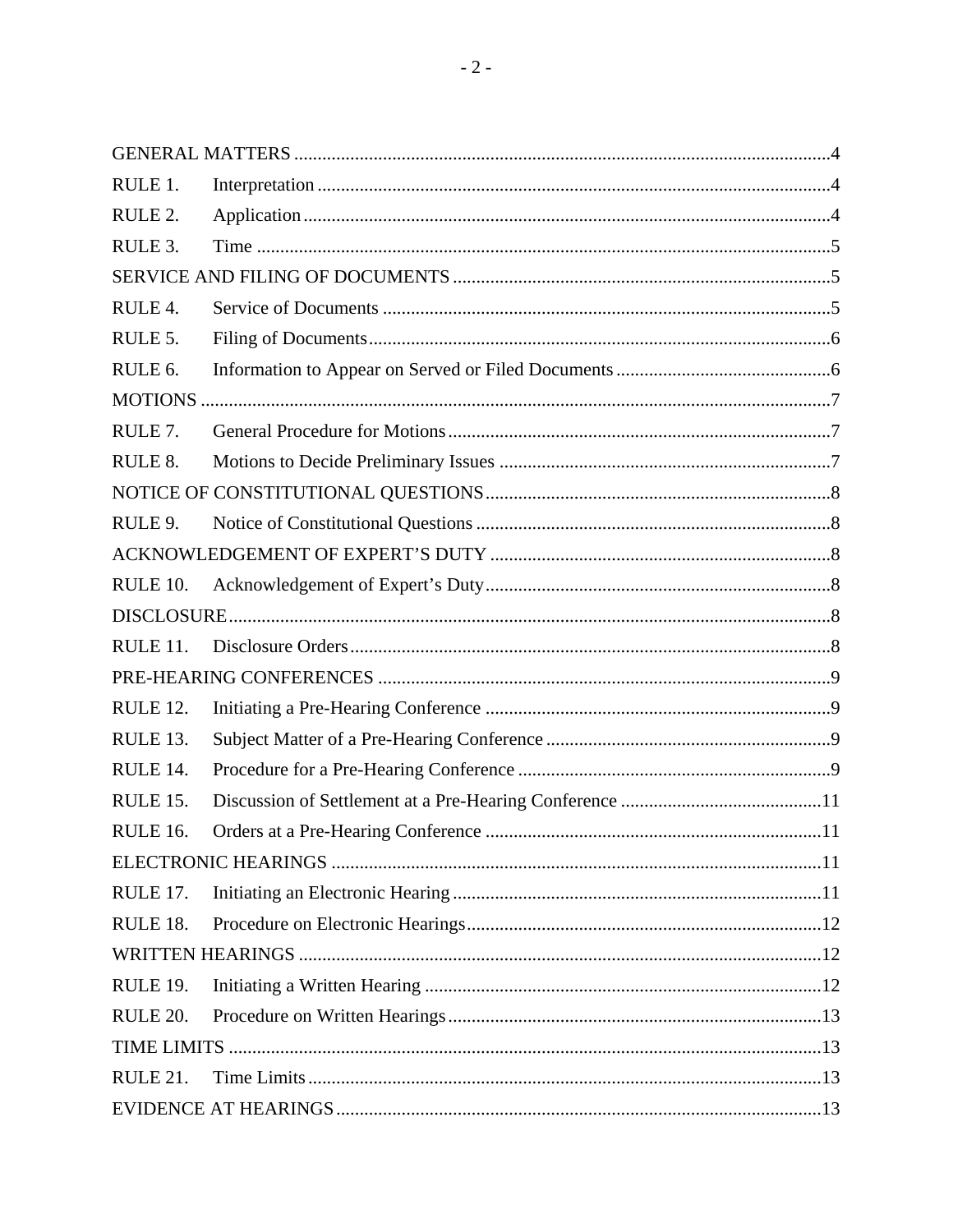| RULE 22. |                                                         |  |  |
|----------|---------------------------------------------------------|--|--|
| RULE 23. |                                                         |  |  |
| RULE 24. |                                                         |  |  |
|          |                                                         |  |  |
|          |                                                         |  |  |
| RULE 26. |                                                         |  |  |
|          | CORRECTING, CLARIFYING AND REVIEWING DECISIONS/ORDERS17 |  |  |
|          |                                                         |  |  |
| RULE 28. |                                                         |  |  |
|          |                                                         |  |  |
|          |                                                         |  |  |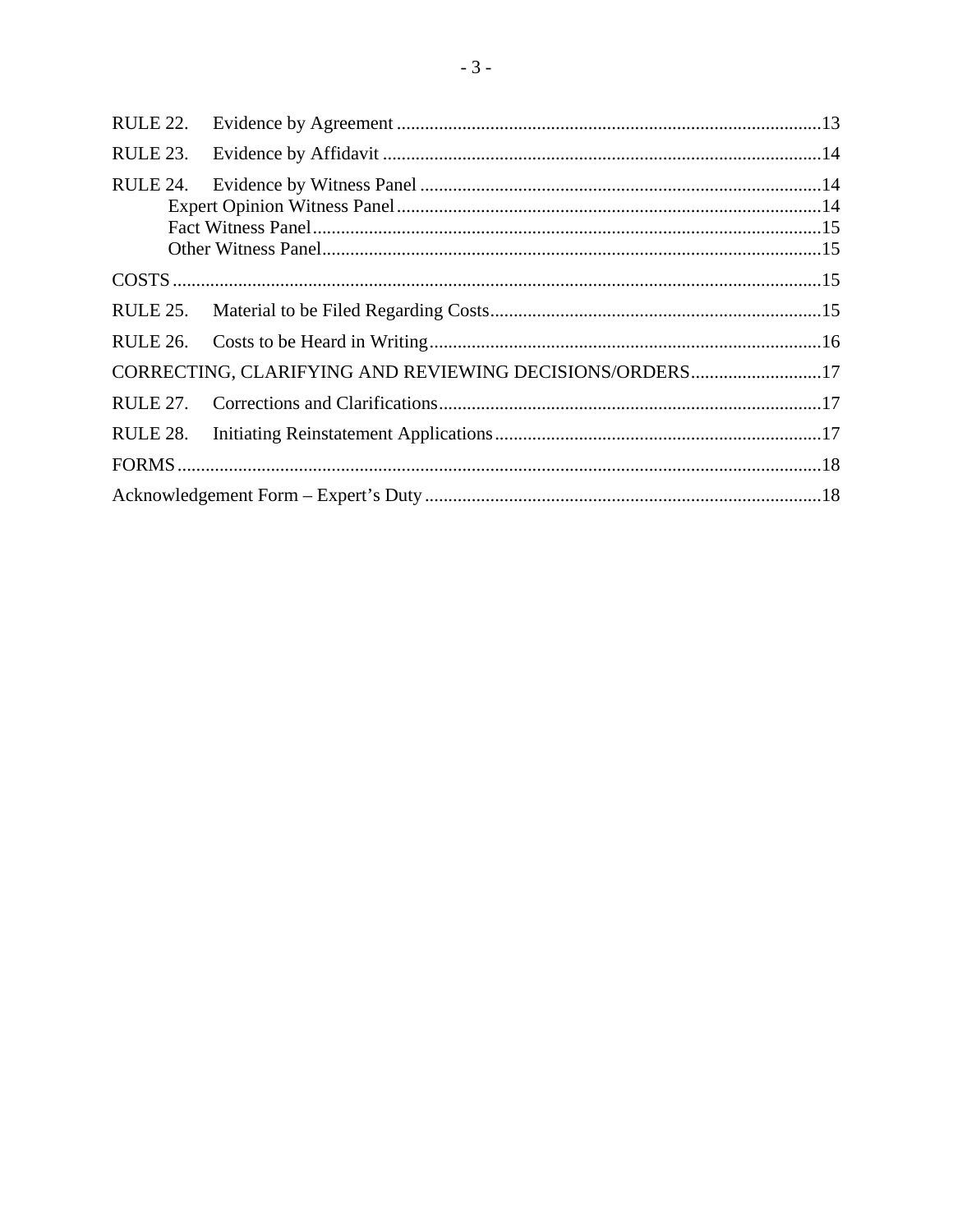#### <span id="page-3-0"></span>**GENERAL MATTERS**

#### **RULE 1. Interpretation**

1.1 In these rules, unless the context requires otherwise:

"**Code**" means the Health Professions Procedural Code, Schedule 2 to the *Regulated Health Professions Act, 1991,* as amended;

"**College**" means the College of Chiropractors of Ontario;

"**Discipline Committee**" means the Discipline Committee of the College;

"**Holiday**" has the same meaning as in the *Rules of Civil Procedure*, R.R.O. 1990, Regulation 194, as amended;

"**Independent Legal Counsel**" means a lawyer retained to give advice to the Discipline Committee, a Panel and/or a Pre-Hearing Conference Chair with respect to a proceeding;

"**Panel**" means a panel selected by the Chair of the Discipline Committee to hold a hearing, pursuant to s. 4.2 of the SPPA, or s. 38 or s. 73(2) of the Code;

"**Party**" means (a) a person specified by the Code as a party to a proceeding before a Panel; or (b) a person otherwise entitled by law to be a party to a proceeding before a Panel;

"**Pre-Hearing Conference Chair**" has the meaning set out in sub-rule [14.1;](#page-8-1)

"**Registrar**" means the registrar of the College;

"**SPPA**" means the *Statutory Powers Procedure Act*, as amended;

1.2 These rules shall be liberally construed to secure the just, most expeditious and least expensive determination of all proceedings on their merits.

#### **RULE 2. Application**

- 2.1 These rules apply to all proceedings before a Panel.
- 2.2 A Panel may exercise any of its powers under these rules on its own initiative or at the request of a party.
- 2.3 A failure to comply with these rules is an irregularity and does not render a proceeding or a step, document or order in a proceeding a nullity.
- 2.4 In respect of any proceeding before it, a Panel may waive or vary the requirements of any rule at any time: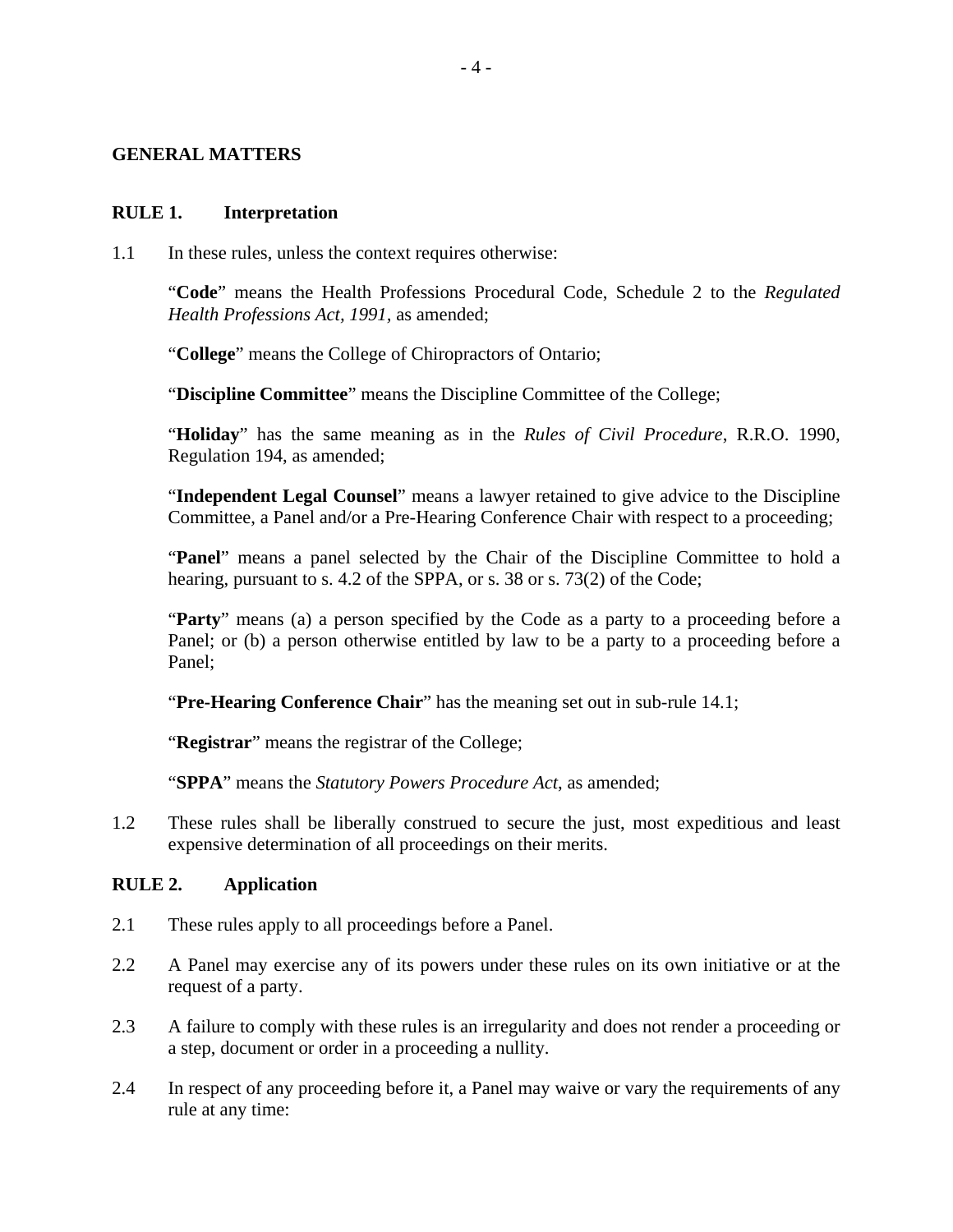- <span id="page-4-0"></span>(a) on the consent of the parties; or
- (b) where it is just and equitable, or in the public interest, to do so.
- 2.5 In respect of any proceeding before it, a Panel may issue procedural directions or orders with respect to the application of the rules.
- 2.6 The Discipline Committee may, from time to time, issue procedural directions or practice guidelines with respect to the application of the Rules generally, as may be appropriate.

#### **RULE 3. Time**

- 3.1 In the computation of time under these rules or an order of a Panel,
	- (a) Where there is a reference to a number of days between two events, they shall be counted by excluding the day on which the first event happens and including the day on which the second event happens;
	- (b) Where a period of less than seven days is prescribed, Holidays shall not be counted.
	- (c) Where the time for doing any act under these rules or an order expires on a Holiday, the act may be done on the next day that is not a Holiday.
- 3.2 A Panel may extend or abridge any time prescribed by these rules or in an order of the a Panel on such terms as are just.

## **SERVICE AND FILING OF DOCUMENTS**

#### **RULE 4. Service of Documents**

- <span id="page-4-1"></span>4.1 All documents required to be served under these rules shall be served by one of the following methods:
	- (a) by personal delivery to the party or the representative of the party;
	- (b) by delivery to an adult person at the premises where the party resides, is employed or carries on business, or where the representative of the party carries on business;
	- (c) by regular, registered or certified mail to the last known address of the party or the representative of the party;
	- (d) electronically to the facsimile number of the party or the representative of the party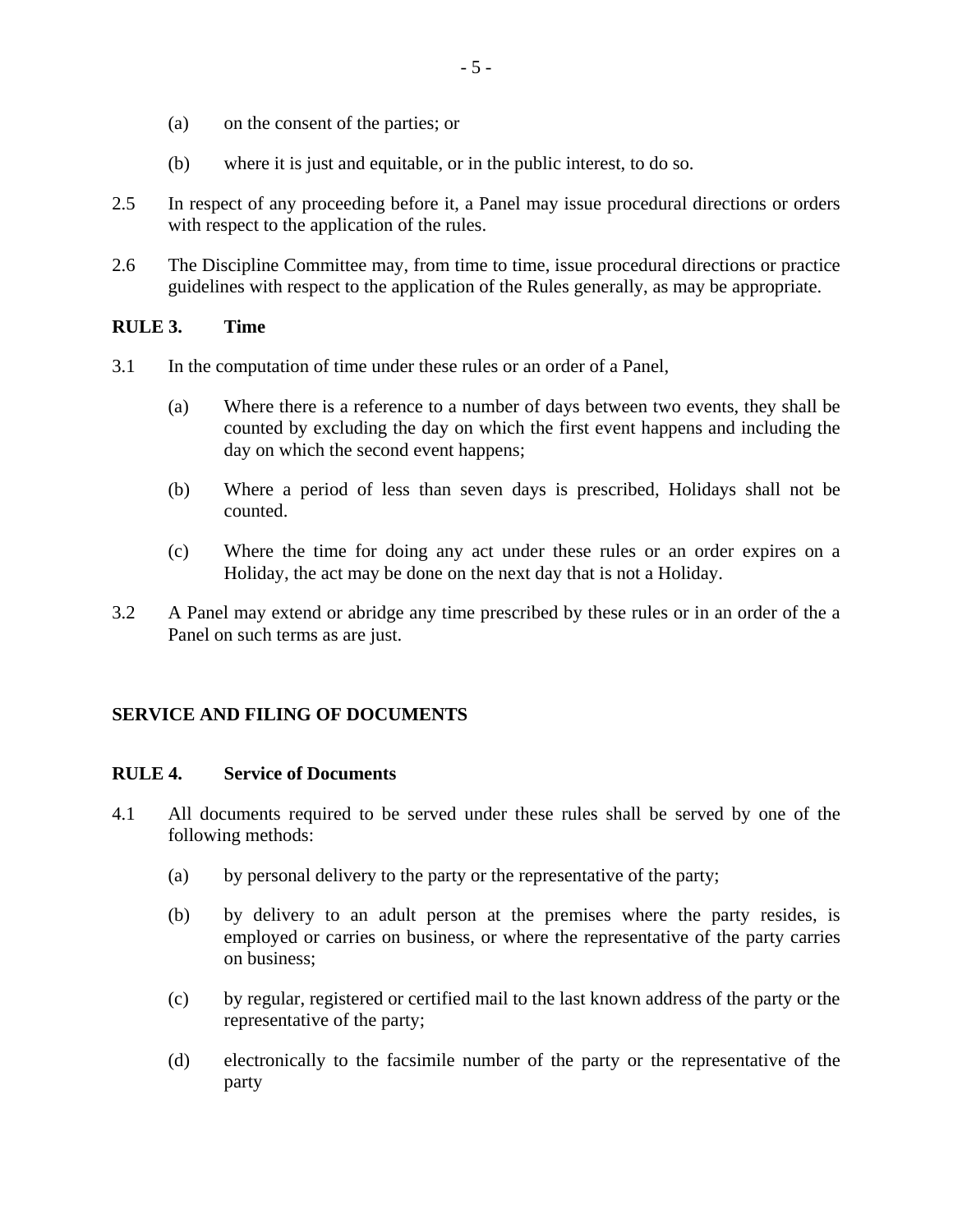- <span id="page-5-0"></span>(e) electronically to the e-mail address of the party or the representative of the party, if the recipient has consented in advance to service by e-mail;
- (f) by courier to the last known address of the party or the representative of the party; or
- (g) by any other means authorized by a Panel.
- 4.2 Subject to sub-rule [4.3,](#page-5-1) service is deemed to be effective, when delivered:
	- (a) by personal delivery, on the day of delivery;
	- (b) by mail, on the fifth day after the day of mailing;
	- (c) electronically, on the same day;
	- (d) by courier, on the earlier of the date on the delivery receipt or the second day after it was sent; or
	- (e) by any other means authorized by a Panel, on the date specified by the Panel.
- <span id="page-5-1"></span>4.3 Documents served by personal delivery or electronically after 5:00 p.m. shall be deemed to have been served on the next day that is not a Holiday.
- 4.4 All documents required to be served on a party under these rules shall also be served on Independent Legal Counsel, by any of the methods set out in sub-rule [4.1.](#page-4-1)
- 4.5 Where a document has been served in a manner other than one set out in sub-rule [4.1,](#page-4-1) a Panel may make an order validating service where the Panel is satisfied that
	- (a) the document came to the notice of the person being served; or
	- (b) the document was served in such a manner that it would have come to the notice of the person served, except for the person's own attempts to evade service.

#### **RULE 5. Filing of Documents**

- 5.1 Documents shall be filed with the Discipline Committee together with an Affidavit indicated who has been served with the documents and what documents have been so served.
- 5.2 Documents to be filed should be directed to the Registrar, and may be filed (a) by personal delivery, (b) by regular, certified or registered mail, (c) by facsimile, (d) by courier, or (e) where the Chair of the Discipline Committee or a Panel consents, by email.
- 5.3 Documents are deemed to be filed on the date they are received by the Registrar.

#### **RULE 6. Information to Appear on Served or Filed Documents**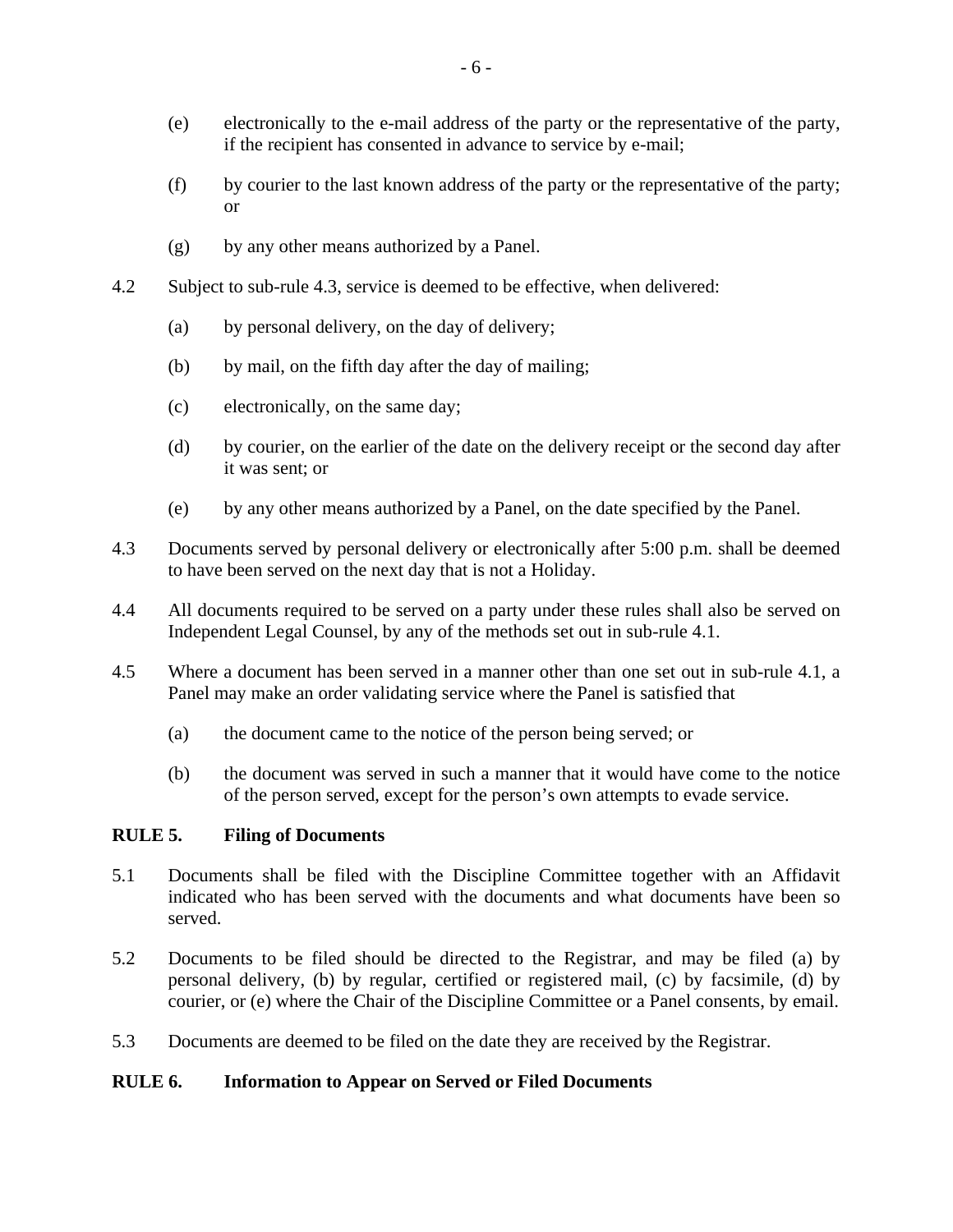- <span id="page-6-0"></span>6.1 A person who serves or files a document should include with it the following information:
	- (a) the person's name, address, telephone number, facsimile number and e-mail address, as applicable; or
	- (b) if the person is represented by a representative, the name, address, telephone number, facsimile number and e-mail address of the representative, as applicable; and
	- (c) the name of the proceeding to which the document relates; and
	- (d) the name of the person or representative being served.

#### **MOTIONS**

#### **RULE 7. General Procedure for Motions**

- 7.1 A motion in a proceeding may be determined by a Panel by way of,
	- (a) oral hearing;
	- (b) electronic hearing; or
	- (c) in writing without the attendance of the parties.
- 7.2 Where a party intends to bring a motion, either at or prior to the hearing, written notice shall be given to all other parties and filed with the Discipline Committee at least three days before the motion is to be heard setting out the grounds of the motion, the evidence to be relied upon, the proposed hearing method and the relief sought.
- 7.3 The party bringing the motion shall serve the documentary evidence relied upon, and shall file sufficient copies of the Notice of Motion along with the documentary evidence relied upon with the Discipline Committee two days before the motion is to be heard.
- 7.4 Any other party intending to rely upon documentary evidence shall serve it and file sufficient copies of it one day before the motion is to be heard.

#### **RULE 8. Motions to Decide Preliminary Issues**

8.1 Where a party intends to bring a motion to decide an issue in a proceeding prior to a hearing on the merits, and proposes that the motion be heard orally or electronically, the party shall obtain an appointment for the return date of the motion from the appropriate employee of the College operating under the direction of the Chair of the Discipline Committee.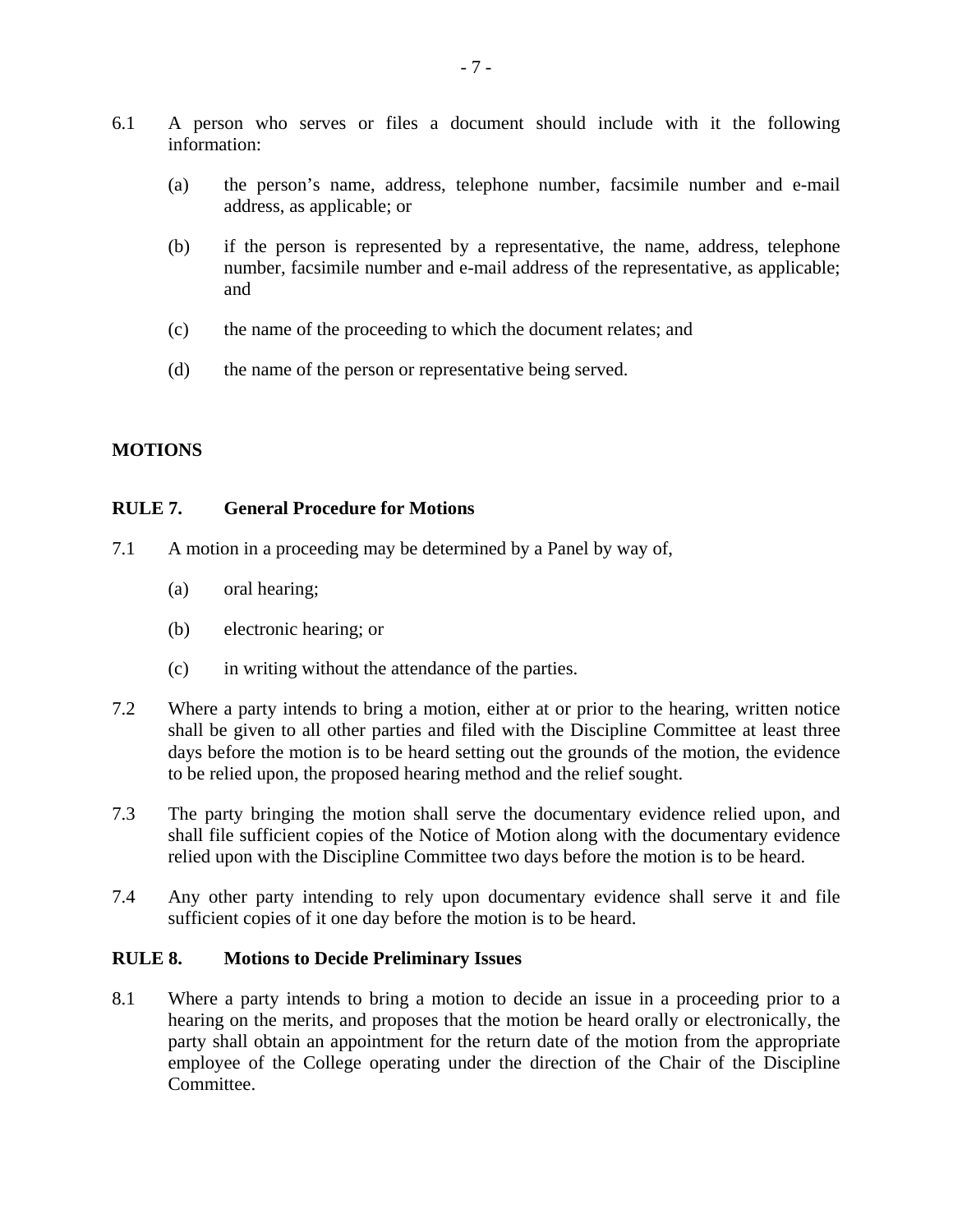- <span id="page-7-0"></span>8.2 In constituting a Panel to hear a motion to decide a preliminary issue in a proceeding, the Chair of the Discipline Committee may assign a member or members of the Discipline Committee who are the same as or different from the members of the Panel assigned to hear the merits of the proceeding.
- 8.3 A Panel may direct that a motion filed under this rule be heard and determined at the hearing on the merits of the proceeding.

#### **NOTICE OF CONSTITUTIONAL QUESTIONS**

#### **RULE 9. Notice of Constitutional Questions**

- 9.1 Where a party intends to raise a question concerning the constitutional validity or applicability of legislation, a regulation or by-law made under legislation, or a rule of common law, or where a party claims a remedy under s.24(1) of the *Canadian Charter of Rights and Freedoms*, notice of a constitutional question shall be served on the other parties and the tribunal as soon as the circumstances requiring notice become known and, in any event, at least fifteen days before the question is to be argued.
- 9.2 Where the Attorneys General of Canada and Ontario are entitled to notice, each is entitled to adduce evidence and make submissions to the Discipline Committee regarding the constitutional question.

#### **ACKNOWLEDGEMENT OF EXPERT'S DUTY**

#### **RULE 10. Acknowledgement of Expert's Duty**

10.1 A party who intends to call an expert to give expert opinion evidence at a hearing shall file an "Acknowledgement Form – Expert's Duty" signed by the expert, in the form appended to these rules, before the commencement of the hearing.

#### **DISCLOSURE**

#### **RULE 11. Disclosure Orders**

11.1 At any stage in a proceeding, a Panel may order that a party make any disclosure required by law, within the time limits and on any conditions that the Panel may specify.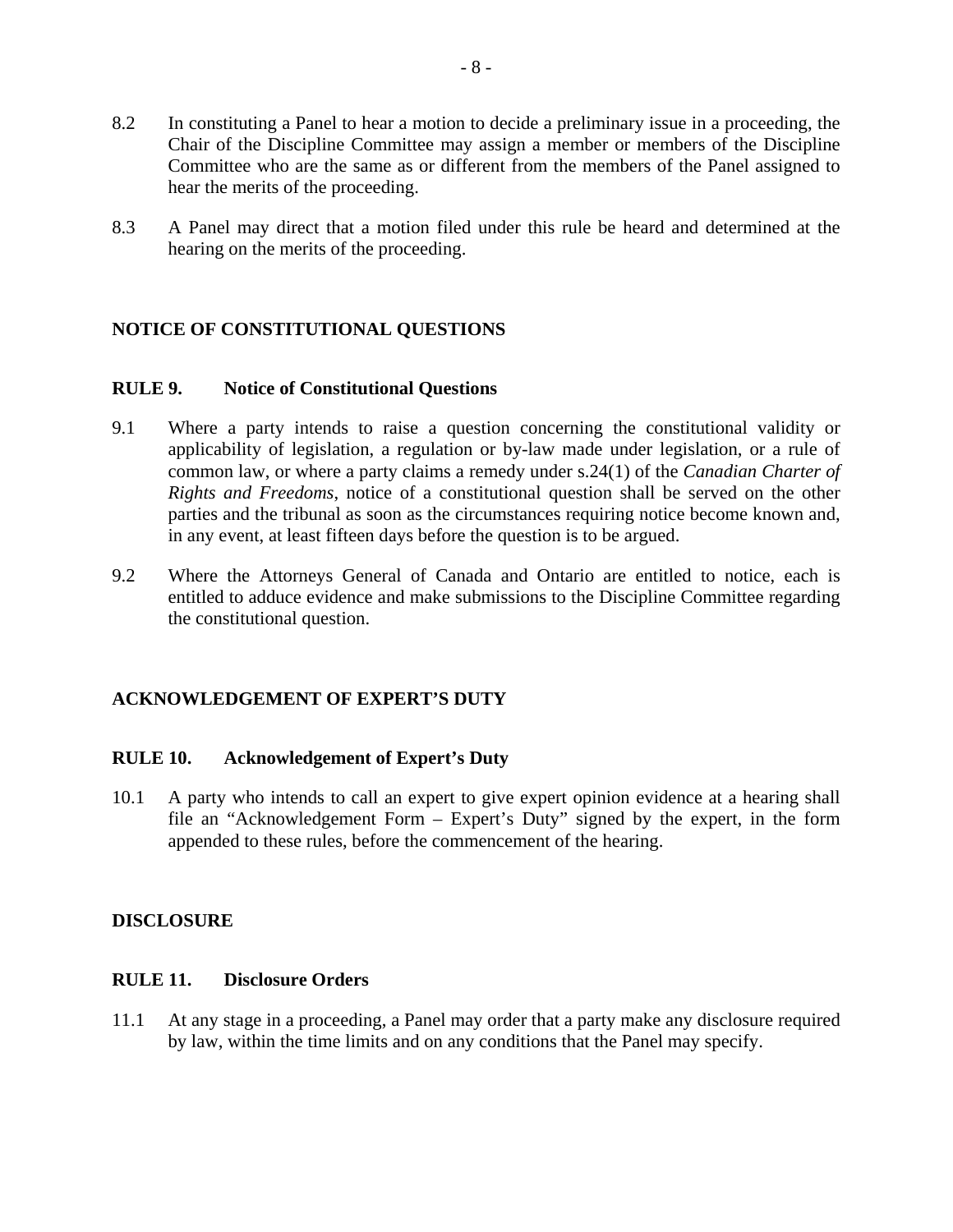#### <span id="page-8-0"></span>**PRE-HEARING CONFERENCES**

#### **RULE 12. Initiating a Pre-Hearing Conference**

12.1 The Chair of the Discipline Committee shall direct the parties to participate in a prehearing conference as soon as practical after a Notice of Hearing has been served.

#### **RULE 13. Subject Matter of a Pre-Hearing Conference**

- 13.1 The subject matter considered at a pre-hearing conference may include any of the following:
	- (a) issues relating to disclosure and the exchange of information;
	- (b) identification and simplification of issues;
	- (c) identification of preliminary motions to be raised;
	- (d) procedural issues, including the dates by which any steps in the proceeding are to be taken or begun, and the scheduling of the various stages of the hearing;
	- (e) the estimated duration of the hearing, and the time to be allotted to each party, either globally for the entire hearing, or for any component of the hearing, including: opening statements; examinations in chief, cross-examinations and reexaminations of witnesses; closing submissions; and, subject to sub-rule [21.2,](#page-12-1) argument on objections or motions;
	- (f) identification of potential intervenors;
	- (g) identification of facts, documents or evidence that may be agreed upon;
	- (h) the possibility of settlement of any or all issues between the parties; or
	- (i) any other matter that may assist in the just and expeditious disposition of the proceeding.

#### **RULE 14. Procedure for a Pre-Hearing Conference**

- <span id="page-8-1"></span>14.1 The Chair of the Discipline Committee may assign a member of the Discipline Committee or any other person to preside at a pre-hearing conference (the "**Pre-Hearing Conference Chair**").
- 14.2 A Pre-Hearing Conference Chair shall not sit on the Panel that hears the proceeding, unless the parties consent.
- 14.3 A pre-hearing conference at which only procedural matters will be discussed may be held in person or electronically by videoconference or teleconference.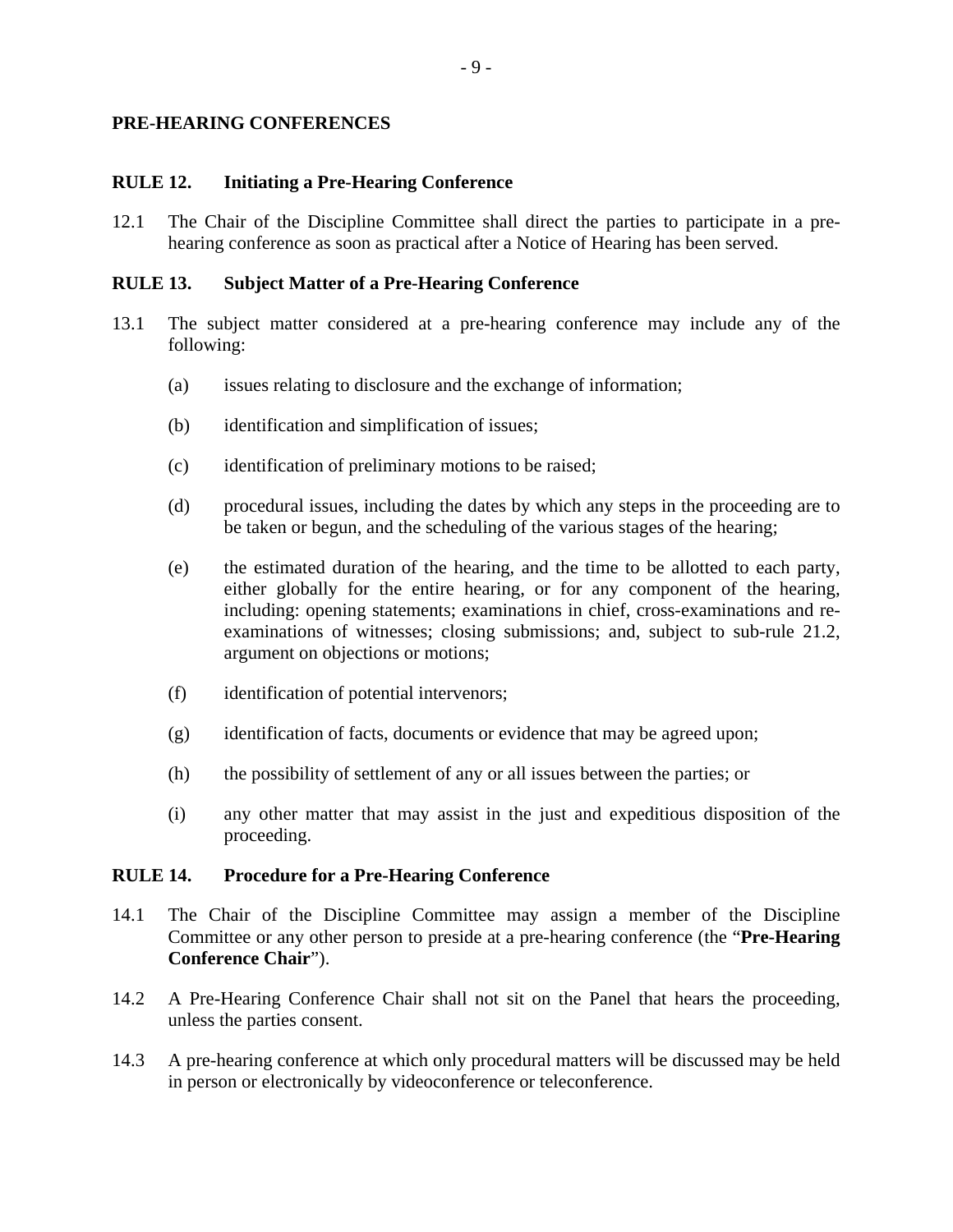- 14.4 A pre-hearing conference at which matters other than procedural matters will be discussed may be held:
	- (a) in person; or
	- (b) electronically by videoconference or teleconference, unless a party satisfies the Pre-Hearing Conference Chair that the party will suffer significant prejudice as a result of the electronic format.
- 14.5 Notice of a pre-hearing conference shall be served on the parties at least fourteen days before the pre-hearing conference is scheduled to take place.
- 14.6 The notice of a pre-hearing conference shall include:
	- (a) the date, time, place (or, in the case of an electronic pre-hearing, the manner of participation) and purpose of the pre-hearing conference;
	- (b) any direction of the Pre-Hearing Conference Chair regarding whether the parties are required to exchange or file documents or a pre-hearing memorandum as prescribed in sub-rule [14.7](#page-9-0) of these rules and, if so, the issues to be addressed and the day when they are required;
	- (c) any direction of the Pre-Hearing Conference Chair regarding whether the parties are required to attend in person, and
		- (i) if so, that they may be represented by counsel or agent; or
		- (ii) if not, that their counsel or agent must be given authority to make agreements and undertakings on their behalf respecting the matters to be addressed at the prehearing conference; and
	- (d) a statement that, if a party does not participate (in person or by a representative, as required) at the pre-hearing conference, the Pre-Hearing Conference Chair may proceed in the absence of that party;
	- (e) a statement that, if the person(s) designated to preside at the prehearing conference, he or she may make orders with respect to the conduct of the proceeding which will be binding on all parties.
- <span id="page-9-0"></span>14.7 Unless otherwise directed by the Pre-Hearing Conference Chair, the parties shall, at least ten days prior to the pre-hearing conference, serve on the other party a pre-hearing memorandum in writing outlining the following,
	- (a) a summary of the party's case, including factual contentions;
	- (b) a list of issues to be determined at the hearing;
	- (c) a list of outstanding motions to be brought at the hearing;
	- (d) any disclosure issues;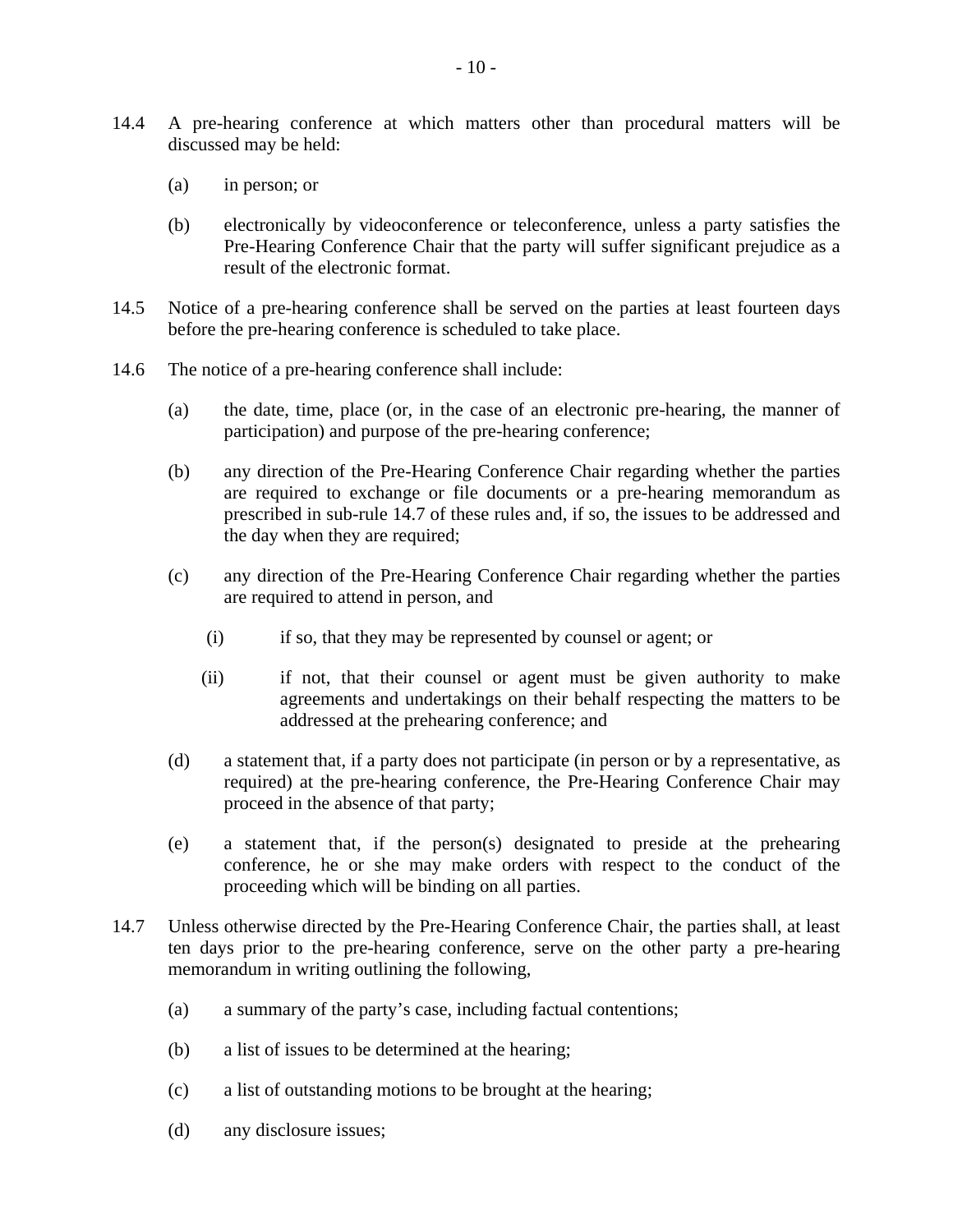- <span id="page-10-0"></span>(e) the identity of experts and acknowledgement that expert reports have been served;
- (f) any possibility of settlement;
- (g) confirmation of readiness for the hearing.
- 14.8 A pre-hearing conference shall be held in the absence of the public.
- 14.9 The Pre-Hearing Conference Chair may direct the parties to participate in a continuation of the pre-hearing conference at any stage of a proceeding:
	- (a) at his or her own initiative; or
	- (b) at the request of any party, setting out the reasons for believing it may be useful and effective.

#### **RULE 15. Discussion of Settlement at a Pre-Hearing Conference**

- 15.1 At the pre-hearing conference, the Pre-Hearing Conference Chair may meet with each party separately to encourage settlement.
- 15.2 Any discussion of settlement at a pre-hearing conference and all statements made by the parties regarding settlement are made without prejudice and shall not be communicated to any member of the Panel that hears the proceeding, unless the parties consent.

#### **RULE 16. Orders at a Pre-Hearing Conference**

- 16.1 On consent of the parties, or after giving the parties an opportunity to make submissions, a Pre-Hearing Conference Chair may make such orders, consistent with these rules, as he or she considers necessary or advisable with respect to the conduct of the proceeding, including any procedural order that may be made by a Panel under these rules.
- 16.2 Orders, agreements and undertakings made at a pre-hearing conference:
	- (a) shall govern the conduct of the proceeding and are binding upon the parties to the proceeding, unless otherwise ordered by the Pre-Hearing Conference Chair; and
	- (b) shall be recorded in a memorandum prepared by or under the direction of the Pre-Hearing Conference Chair, which shall be provided to the parties and to the Panel that hears the proceeding.

#### **ELECTRONIC HEARINGS**

#### **RULE 17. Initiating an Electronic Hearing**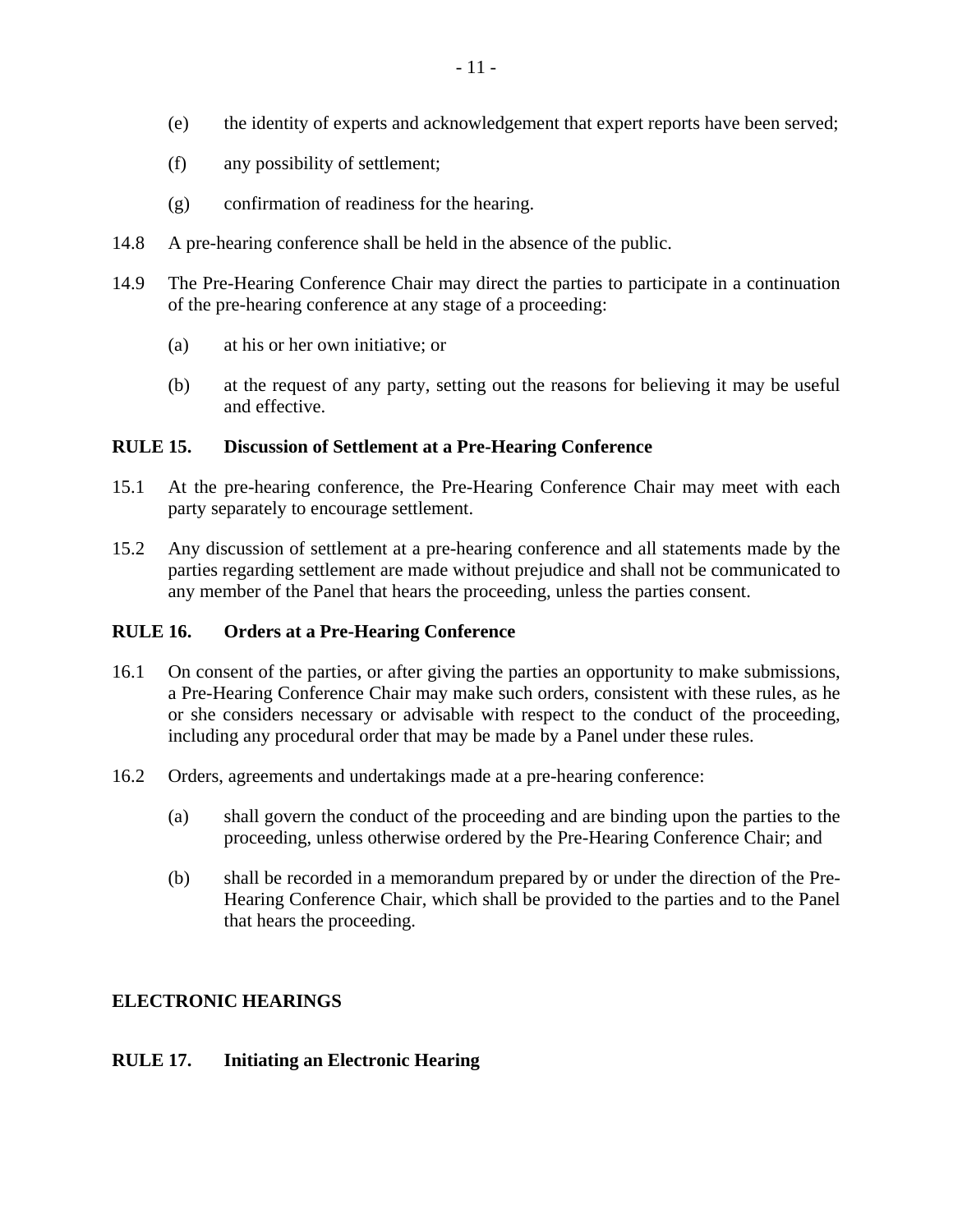- <span id="page-11-0"></span>17.1 In the case of a hearing whose only purpose is to deal with procedural matters, the Chair of the Discipline Committee, or a Panel, may direct that all or part of a hearing be heard electronically.
- 17.2 In the case of a hearing to deal with matters other than procedural matters, the Chair of the Discipline Committee, or a Panel, may direct that all or part of a hearing be heard electronically, on consent of the parties, or after giving the parties an opportunity to make submissions, unless the Chair or the Panel is satisfied that holding an electronic hearing is likely to cause significant prejudice to a party.
- 17.3 Where the Chair of the Discipline Committee or a Panel orders that all or part of hearing be held electronically and a notice of an electronic hearing has not previously been given, the College shall give notice of the electronic hearing in accordance with section 6 of the SPPA unless the parties waive the requirement.

#### **RULE 18. Procedure on Electronic Hearings**

- 18.1 Electronic proceedings may be conducted by telephone conference or videoconference.
- 18.2 At least 48 hours before an electronic proceeding is scheduled to commence, every person participating in the proceeding shall give notice to the Registrar of the telephone number or videoconference co-ordinates, as the case may be, where he or she can be reached for the proceeding.
- 18.3 Unless otherwise provided in the rules, or by an order of a Panel, every person participating in the proceeding shall serve and file every document, in sequentially numbered pages, he or she intends to rely upon at least 3 days before the proceeding.
- 18.4 Every person participating in the proceeding shall ensure that he or she can be reached at the telephone number or videoconference co-ordinates, as the case may be, provided to the Registrar beginning at least five minutes before the proceeding is scheduled to commence.
- 18.5 In the case of an electronic hearing by videoconference:
	- (a) all participants at a site shall be in full view of the camera at all times;
	- (b) all locations connected to the video-conference shall be visible to one another at all times; and
	- (c) once the hearing commences, the camera shall not be moved.

#### **WRITTEN HEARINGS**

#### **RULE 19. Initiating a Written Hearing**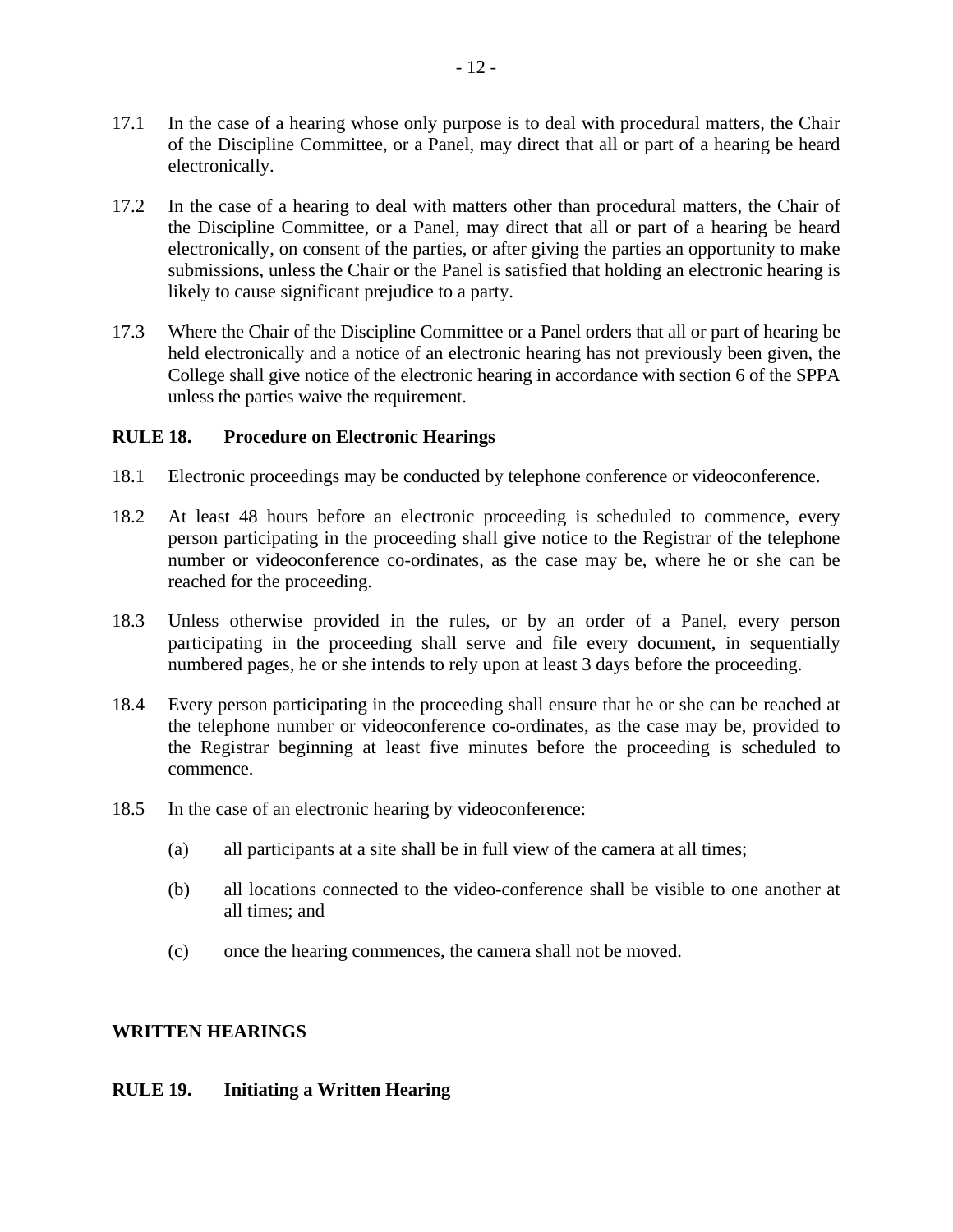- <span id="page-12-0"></span>19.1 In the case of a hearing whose only purpose is to deal with procedural matters, the Chair of the Discipline Committee, or a Panel, may direct that all or part of a hearing be heard in writing.
- 19.2 In the case of a hearing to deal with matters other than procedural matters, the Chair of the Discipline Committee, or a Panel, may direct that all or part of a hearing be heard in writing, on consent of the parties, or after giving the parties an opportunity to make submissions, unless the Chair or the Panel is satisfied that there is a good reason not to do so.
- 19.3 Where the Chair of the Discipline Committee or a Panel orders that all or part of hearing be held in writing and a notice of a written hearing has not previously been given, the College shall give notice of the written hearing in accordance with section 6 of the SPPA unless the parties waive the requirement.

#### **RULE 20. Procedure on Written Hearings**

- 20.1 Where a Panel holds all or part of hearing in writing, the Panel may give direction to the parties as to:
	- (a) dates for service and filing of written materials;
	- (b) the categories of information that must be included written materials; and/or
	- (c) any other aspect of the procedure for exchanging and filing written materials.

## **TIME LIMITS**

#### **RULE 21. Time Limits**

- 21.1 A Panel may set time limits in an oral or electronic proceeding before it, in respect of all or part of a hearing, after giving the parties an opportunity to make submissions in that regard.
- <span id="page-12-1"></span>21.2 Where a Panel sets time limits in respect of all or part of a hearing, the Panel may make an order that the total time spent by all parties arguing an objection or motion shall be deducted from the time remaining for the party who is unsuccessful on that objection or motion, subject to the discretion of the Panel.

#### **EVIDENCE AT HEARINGS**

#### **RULE 22. Evidence by Agreement**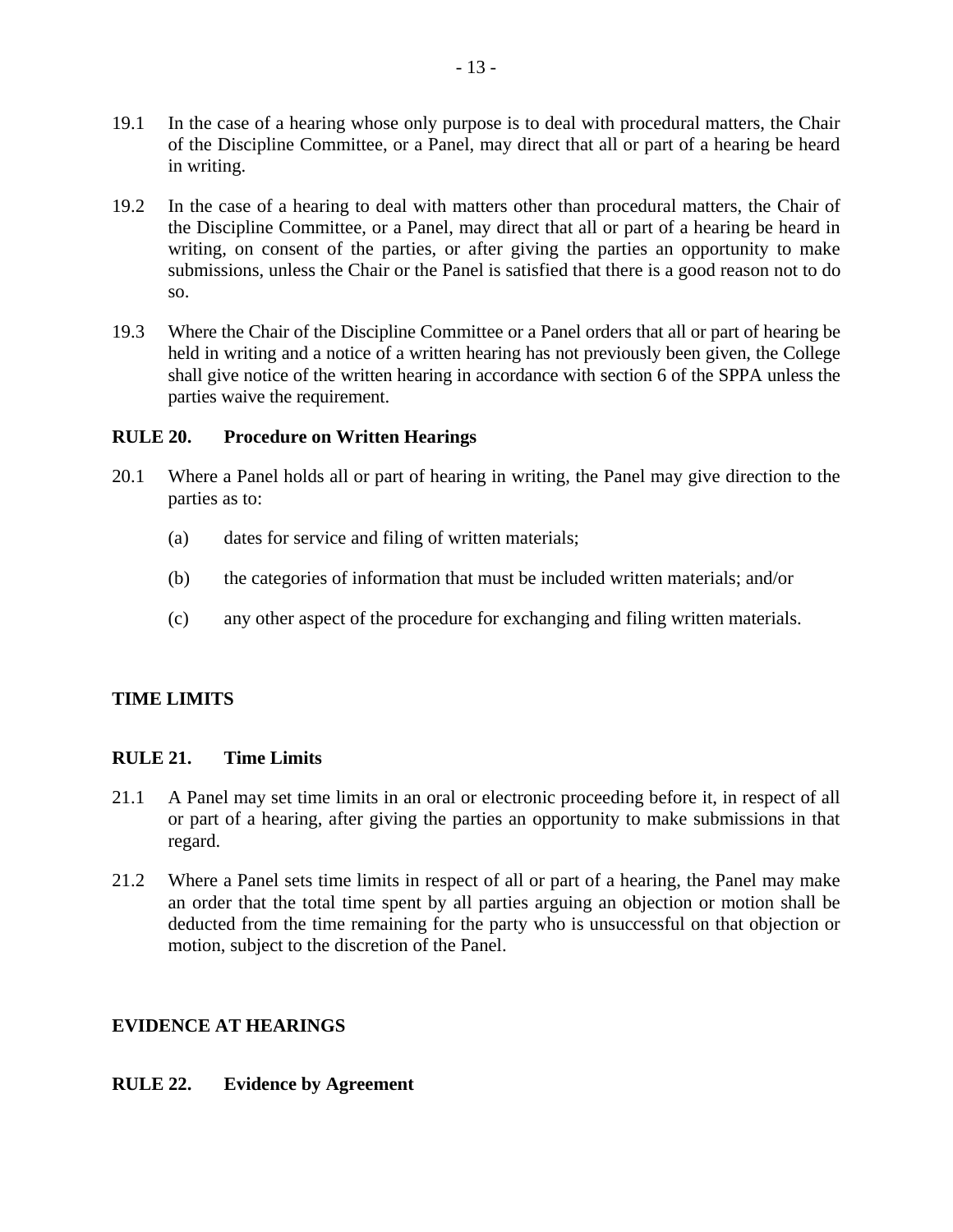- <span id="page-13-1"></span><span id="page-13-0"></span>22.1 A Panel may receive, orally or in writing, a statement of facts that are agreed upon by the parties as evidence of those facts.
- 22.2 A statement of agreed facts under sub-rule [22.1](#page-13-1) may address some or all of the facts in issue in the proceeding.

#### <span id="page-13-3"></span>**RULE 23. Evidence by Affidavit**

- 23.1 A party may present, and a Panel may receive, the evidence of any of the party's witnesses in the form of an affidavit that has been sworn or affirmed by the witness.
- 23.2 Where a party presents the evidence of a witness in the form of an affidavit:
	- (a) the party may examine the witness for not more than 10 minutes, or such other time as the Panel may direct;
	- (b) each opposing party may cross-examine the witness; and
	- (c) if the witness is cross-examined, the party who filed the affidavit may re-examine the witness.
- 23.3 Where a party intends to present the evidence of a witness in affidavit form, the party shall serve copies of the affidavit on all other parties at least 10 days before the commencement of the hearing, and file the original affidavit with the Discipline Committee.
- <span id="page-13-2"></span>23.4 Where an opposing party is served with an affidavit of a witness, the opposing party shall, at least 3 days prior to the commencement of the hearing, notify the party who served the affidavit as to whether or not the adverse party intends to cross-examine the witness at the hearing.
- 23.5 If no opposing party gives notice in accordance with sub-rule [23.4](#page-13-2) that the opposing party intends to cross-examine a witness whose evidence is to be presented by affidavit, the witness's attendance at the hearing is not required, unless the Panel orders otherwise.
- 23.6 A Panel may make an order striking evidence that is presented in affidavit form and is inadmissible.

#### **RULE 24. Evidence by Witness Panel**

24.1 A Panel may receive evidence from a panel or panels of witnesses composed of two or more persons, on terms directed by the Panel, if the parties have first had an opportunity to make submissions in that regard.

#### *Expert Opinion Witness Panel*

- 24.2 Where a Panel agrees to receive evidence from a panel of expert witnesses opining on the same question, unless the Panel directs that a different procedure should apply:
	- (a) each expert witness shall give their opinion and may: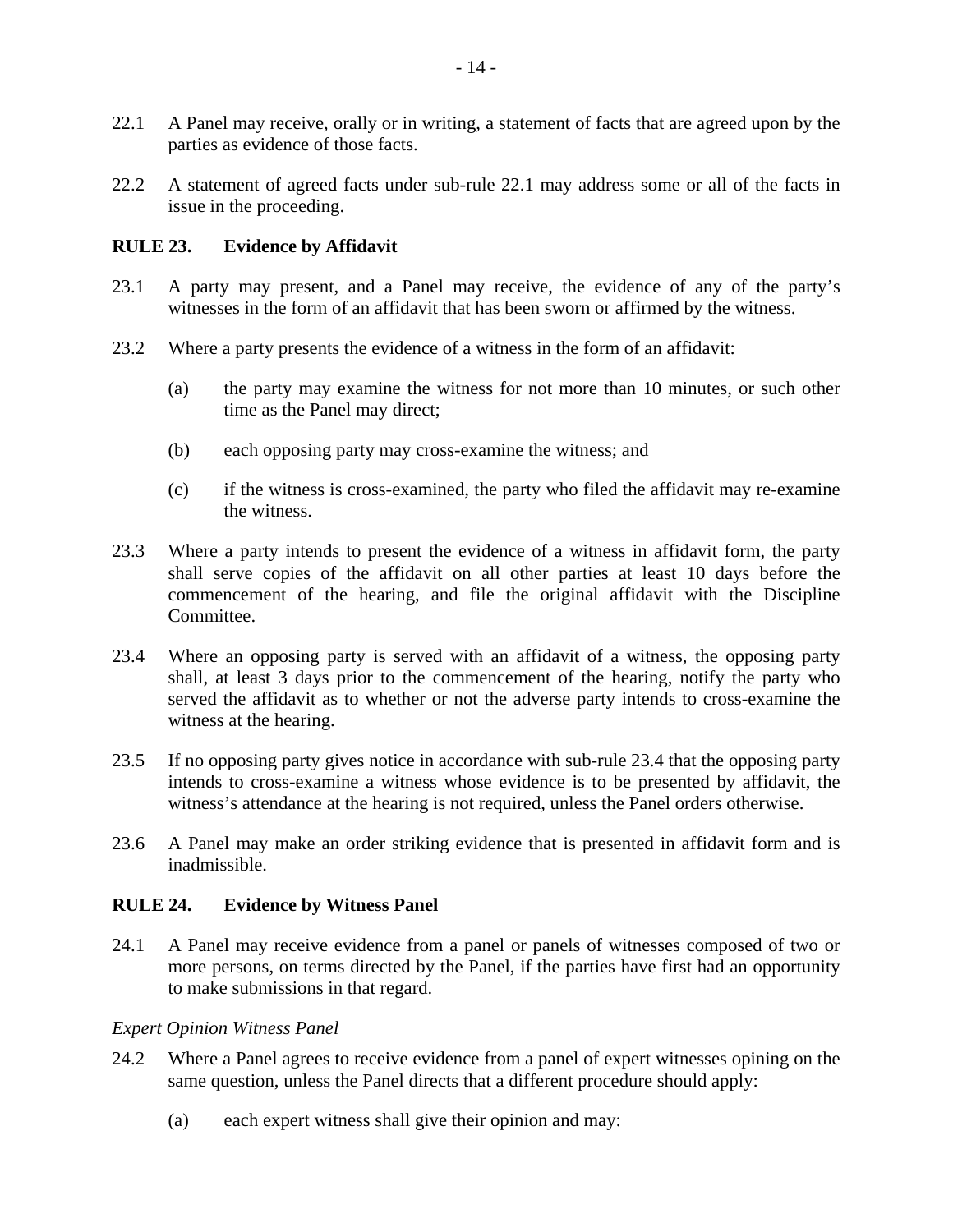- <span id="page-14-0"></span>(i) comment on the opinions of other expert witnesses on the panel;
- (ii) pose questions to the other expert witnesses on the panel; and/or
- (iii) make a concluding statement;
- (b) the members of the witness panel may then be cross-examined and re-examined by counsel in the sequence directed by the Panel.

#### *Fact Witness Panel*

- 24.3 Where a Panel agrees to receive evidence from a panel of witnesses all of whom are called by the same party, unless the Panel directs that a different procedure should apply:
	- (a) the party who calls the witness panel may conduct an examination in chief of the witnesses on the panel and may:
		- (i) do so in any order;
		- (ii) go back and forth between witnesses; and/or
		- (iii) address questions to the panel as a whole;
	- (b) any party who is adverse in interest to the party who called the witness panel may cross-examine any of the witnesses on the witness panel, and may:
		- (i) do so in any order;
		- (ii) go back and forth between witnesses; and/or
		- (iii) address questions to the panel as a whole;
	- (c) if a witness on a witness panel is cross-examined, the party who called the witness panel may re-examine that witness.

#### *Other Witness Panel*

- 24.4 Where a Panel agrees to receive evidence from any other type of witness panel, the Panel may give direction as to the applicable procedure.
- 24.5 Rule [RULE 23](#page-13-3) (Evidence by Affidavit) applies to the evidence of witness panels, with necessary modifications.

#### **COSTS**

#### **RULE 25. Material to be Filed Regarding Costs**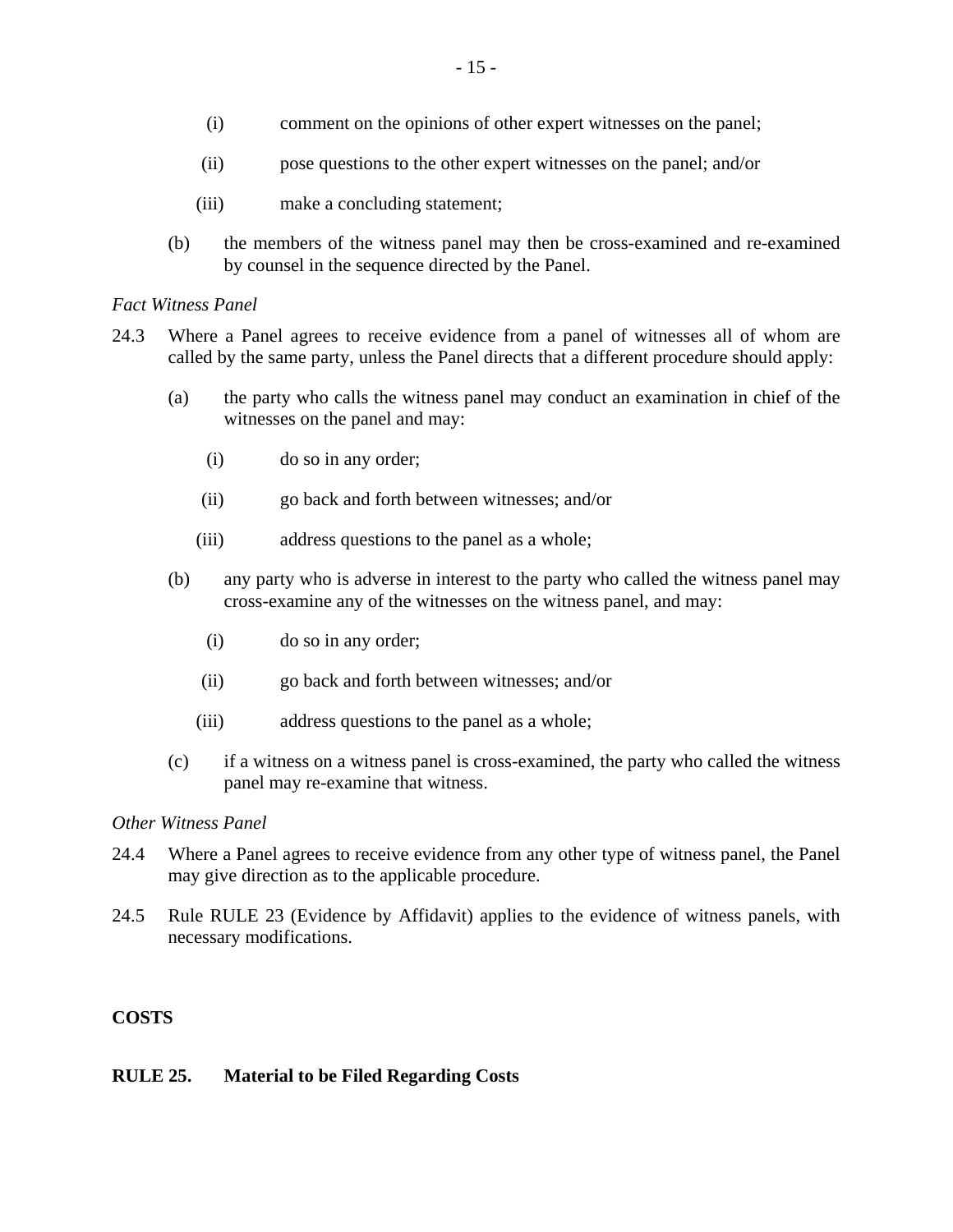- <span id="page-15-0"></span>25.1 Where a party seeks costs of a proceeding under s. 53 or s. 53.1 of the Code, the party shall, within 20 days of the release of the Panel's reasons for decision, or such other time as the Panel directs, serve and file:
	- (a) an outline of the costs claimed, including:
		- (i) the total amount claimed by the party for legal costs, inclusive of taxes, including;
			- (A) for each step in the proceeding, the hours spent by the party's lawyer(s), the rate sought for costs, and the rate actually charged by the party's lawyer;
			- (B) a list of disbursement expenses incurred by the party, and the amount incurred for each disbursement;
			- (C) the party's lawyer's signature, certifying that the hours claimed were spent, the rates shown are correct and that each disbursement was incurred as claimed;
		- (ii) where the College claims its costs and expenses incurred in investigating the matter and/or conducting the hearing under s. 53.1 of the Code, the total amount claimed under each of these headings, inclusive of taxes, including:
			- (A) where costs are claimed for time spent by staff of the College in investigating the matter or conducting the hearing, a breakdown of the hours spent and any other information necessary to understand the calculation of such costs;
			- (B) a list of disbursement expenses incurred by the College in investigating the matter or conducting the hearing, and the amount incurred for each disbursement;
	- (b) a written submission in support of the claim for costs, not to exceed 10 pages in length; and
	- (c) any other material ordered by a Panel.
- 25.2 Any party that is served with a request for costs may, within 20 days thereafter, or such other time as the Panel directs, serve and file responding submissions in writing, not to exceed 10 pages in length.

#### **RULE 26. Costs to be Heard in Writing**

26.1 The issue of costs of a proceeding shall be heard in writing, unless the Panel is satisfied that there is a good reason for not doing so.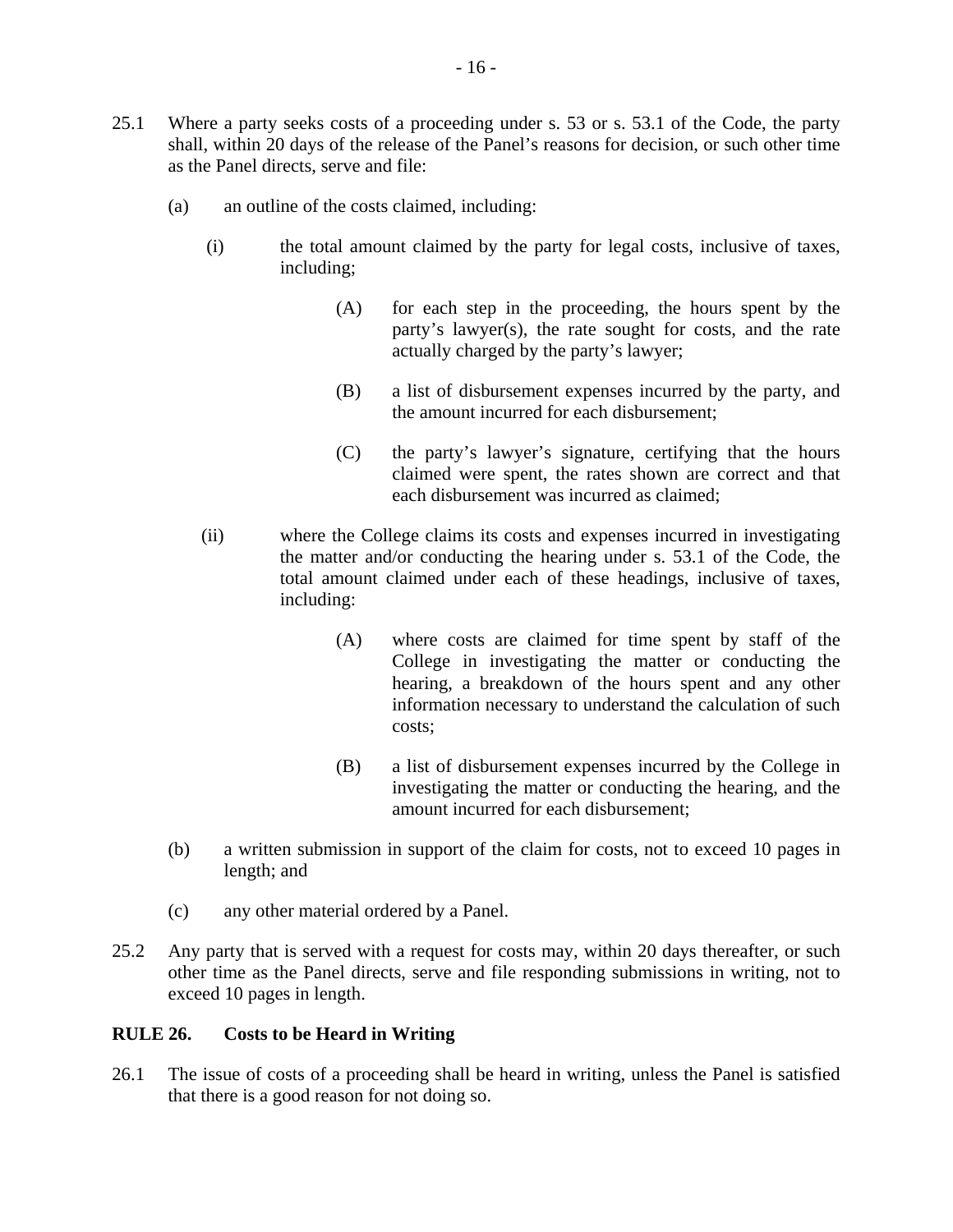#### <span id="page-16-0"></span>**CORRECTING, CLARIFYING AND REVIEWING DECISIONS/ORDERS**

#### **RULE 27. Corrections and Clarifications**

- 27.1 A Panel may at any time, on the request of a party or at its own initiative, correct a typographical error, error of calculation, technical error or other similar error made in an order or decision of that Panel.
- 27.2 A Panel may at any time, on the consent of the parties, clarify an order or decision of that Panel that contains a misstatement, ambiguity or other similar error.
- 27.3 If any member of the Panel that made the original order is unable, for any reason, to participate in the consideration of a request for a correction or clarification, a quorum of the original Panel will suffice for the purpose of this rule.

#### **REINSTATEMENT APPLICATIONS**

#### **RULE 28. Initiating Reinstatement Applications**

- 28.1 The following rules apply, in addition to all other rules, to applications for reinstatement made under sections 72 and 73 of the Code.
- <span id="page-16-2"></span>28.2 A person making an application for reinstatement shall serve and file a notice of the application specifying the order sought, the grounds of the application, the evidence that the person will introduce, the proposed method of hearing and the anticipated length of the hearing.
- <span id="page-16-1"></span>28.3 Unless the Chair of the Discipline Committee directs otherwise, the person making an application for reinstatement shall serve and file sufficient copies of the record of the original hearing and the record of any previous applications for reinstatement, copies of the transcript of the original hearing and any previous applications for reinstatement and copies of any document the person will introduce.
- 28.4 The Registrar shall assist the person making an application for reinstatement to comply with sub-rule [28.3](#page-16-1) by providing reasonable access to the necessary documents maintained in the College's files including extra copies of transcripts or documents that are already available.
- 28.5 The Discipline Committee shall not schedule a reinstatement application for a hearing until the person making an application complies with sub-rules [28.2](#page-16-2) and [28.3](#page-16-1).
- 28.6 When a reinstatement application has been scheduled, the College shall provide a copy of the application to the members of the Panel who will be hearing the application at least ten days prior to the hearing date.